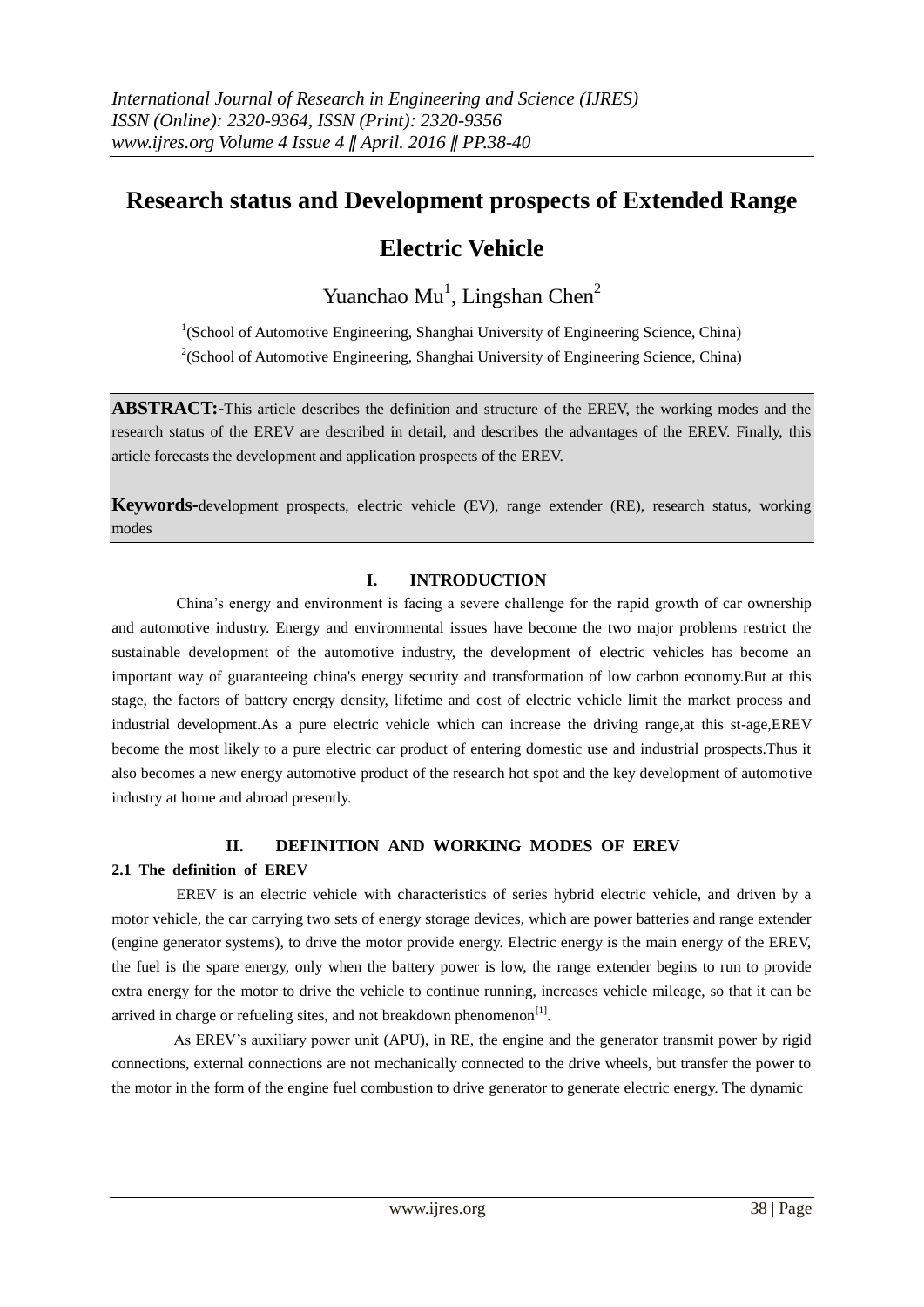

System structure shown in Figure 1.



#### **2.2 EREV's working mode**

 According to different operating conditions, EREV can transform working modes flexibly to achieve the best fuel efficiency. It includes the following two main modes.

(1) Pure electric mode: Battery charging by charging pile ,and in the battery capacity range ,EREV is pure electric mode, where it is equivalent to a pure electric vehicle, range extender system does not start<sup>[2]</sup>.

(2) Hybrid mode: When the high power condition or low battery, the range extender system start to provide power for driving motor or battery charging.

The two operating modes of EREV overcome the problem of the short distance of the pure electric car , which has become a development direction of new energy vehicles.Due to the pure electric vehicle's charging pile network is still unable to cover a wide range with the gas station network, but the EREV could take advantage of the gas station network,it seems to have become a transition product of the pure electric vehicle.

#### **III. ADVANTAGES OF EREV**

(1) High saving rate: The only function of the small internal-combustion engine in the auxiliary power system (APU) is to drive the generator to generate electricity. In the power generation conditions, the internal-combustion engine is set to work in the best operating range, to output constant power and torque, and to achieve the oil-electric energy conversion process. At this time, the internal-combustion engine's work efficiency, emission and reliability are in the best working condition, the system has a higher saving rate<sup>[3]</sup>.

(2) Low cost:The production and use of EREV is low cost, which can be charged by the vehicle-mounted generator sets at any time , therefore, the vehicle-mounted power battery only need to configure 30%-40% of the same level pure electric vehicle battery usage<sup>[3]</sup>. When the RE and the power battery pack work together, the charge and discharge rate of vehicle-mounted power battery pack is greatly reduced, so it can help to extend battery life and use cycle, and the cost of manufacture and use of vehicles can also be greatly reduced.

### **IV. RESEARCH STATUS AT HOME AND ABROAD**

#### **4.1 Domestic research status**

Due to the domestic market factors and subject to weak technology accumulation, companies that are involved in the development of EREV are not much, they are mainly some bus production enterprises.